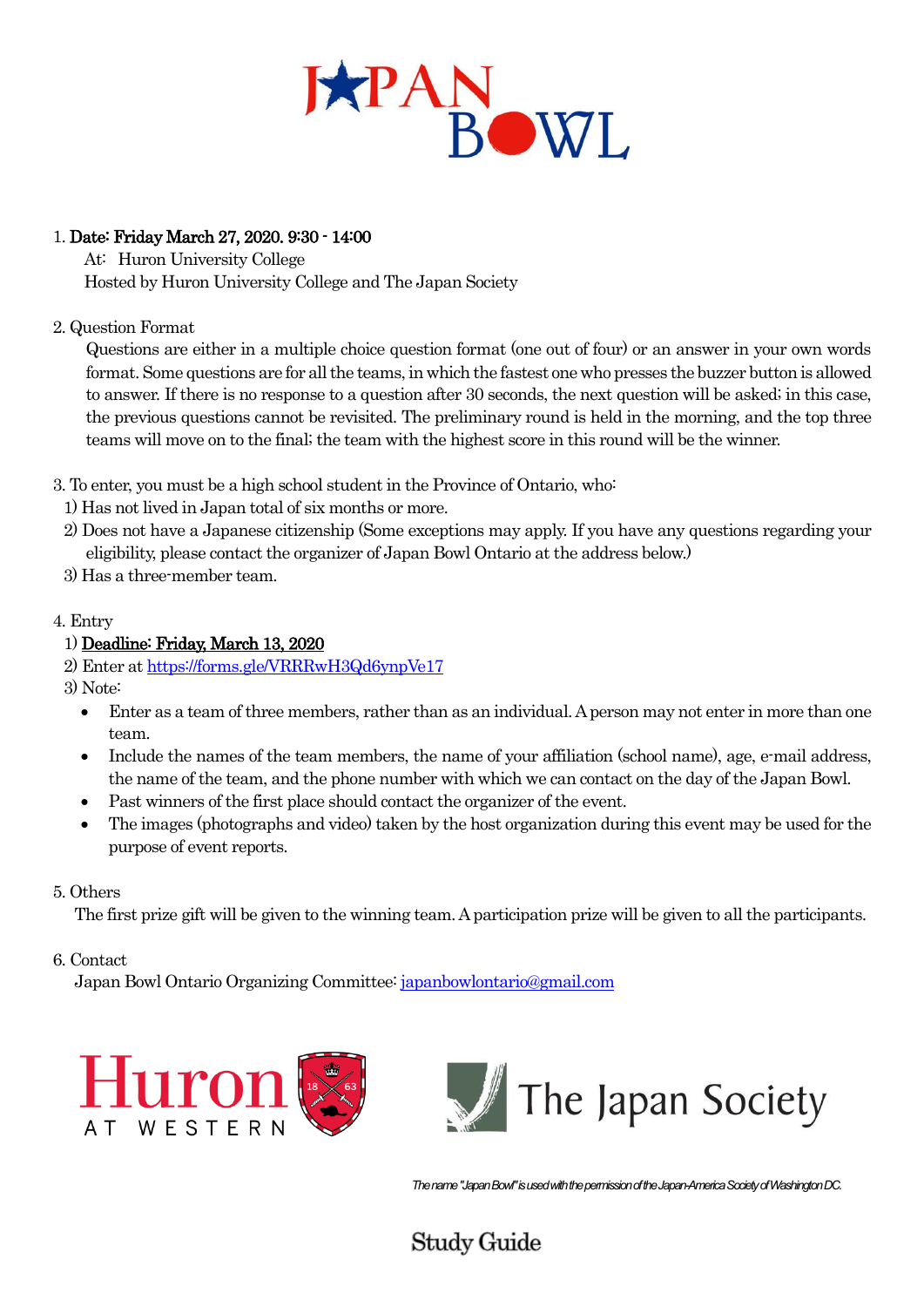# Topics of Questions for Japan Bowl Ontario 2020

- 1) Topics of the questions may include:
- a. History: 710-1560 Classical/Medieval Era: Nara ~ Sengoku Periods: Major events, people, and terms
- b. Social Science: Industry, technology, and infrastructure Major industries, companies, and technologies; Information, communication, and transportation networks; Tourism and regional products
- c. Daily Life and Society: School culture, work culture, rites of life, religious practices
- d. Arts and Culture: Traditional performing arts (theater, music, comedy, etc.), Martial arts
- e. Pop culture: Olympics/Paralympics, Sports, Tourism, travel, and souvenirs, and Matsuri etc.)
- f. Canada–Japan Relations: The Canada-Japan connection: Interaction between the two counties in the topics listed above.
- g. Current Events: major events and developments in Japan's politics, economy, international relations, and society during the 12 months prior to the event.
- h. Japanese Language: Simple words, expressions and kanji/kanji compounds indicated below.

# Japanese aisatsu (greetings):

Students should be able to understand and use the following. Note that direct translations are not sufficient. Students must demonstrate an understanding of the meaning and use of each expression.

| どうぞ                                                                                                                                           | do o zo                          | Here it is.                        |
|-----------------------------------------------------------------------------------------------------------------------------------------------|----------------------------------|------------------------------------|
| どうも/ありがとう                                                                                                                                     | do o mo                          | Thank you.                         |
| おはようございます                                                                                                                                     | o ha yo o go za i ma su          | Good morning.                      |
| いってきます                                                                                                                                        | it te ki ma su                   | I'm off./ I'm leaving./ I'm going. |
| (Literal translation is "I'll go and come back." This phrase is used by a person leaving home.)                                               |                                  |                                    |
| いってらっしゃい                                                                                                                                      | itterasshai                      | Have a good day./ See you.         |
| (Literal translation is "Please go and come back." This phrase is used often in response to $\vee$ $\circ$ $\uparrow$ $\uparrow$ $\uparrow$ ) |                                  |                                    |
| ただいま                                                                                                                                          | ta da i ma                       | I'm home.                          |
| おかえりなさい                                                                                                                                       | o ka e ri na sa i                | Welcome home.                      |
| ■ ごめんなさい                                                                                                                                      | go me n na sa i                  | I'm sorry.                         |
| おげんきですか                                                                                                                                       | o ge n ki de su ka               | How are you?                       |
| はじめまして                                                                                                                                        | ha ji me ma shi te               | How do you do?                     |
| よろしくおねがいします                                                                                                                                   | yo ro shi ku o ne ga i shi ma su | Nice to meet you.                  |
| ■ いらっしゃいませ                                                                                                                                    | i ra s sha i ma se               | Welcome (to our store).            |